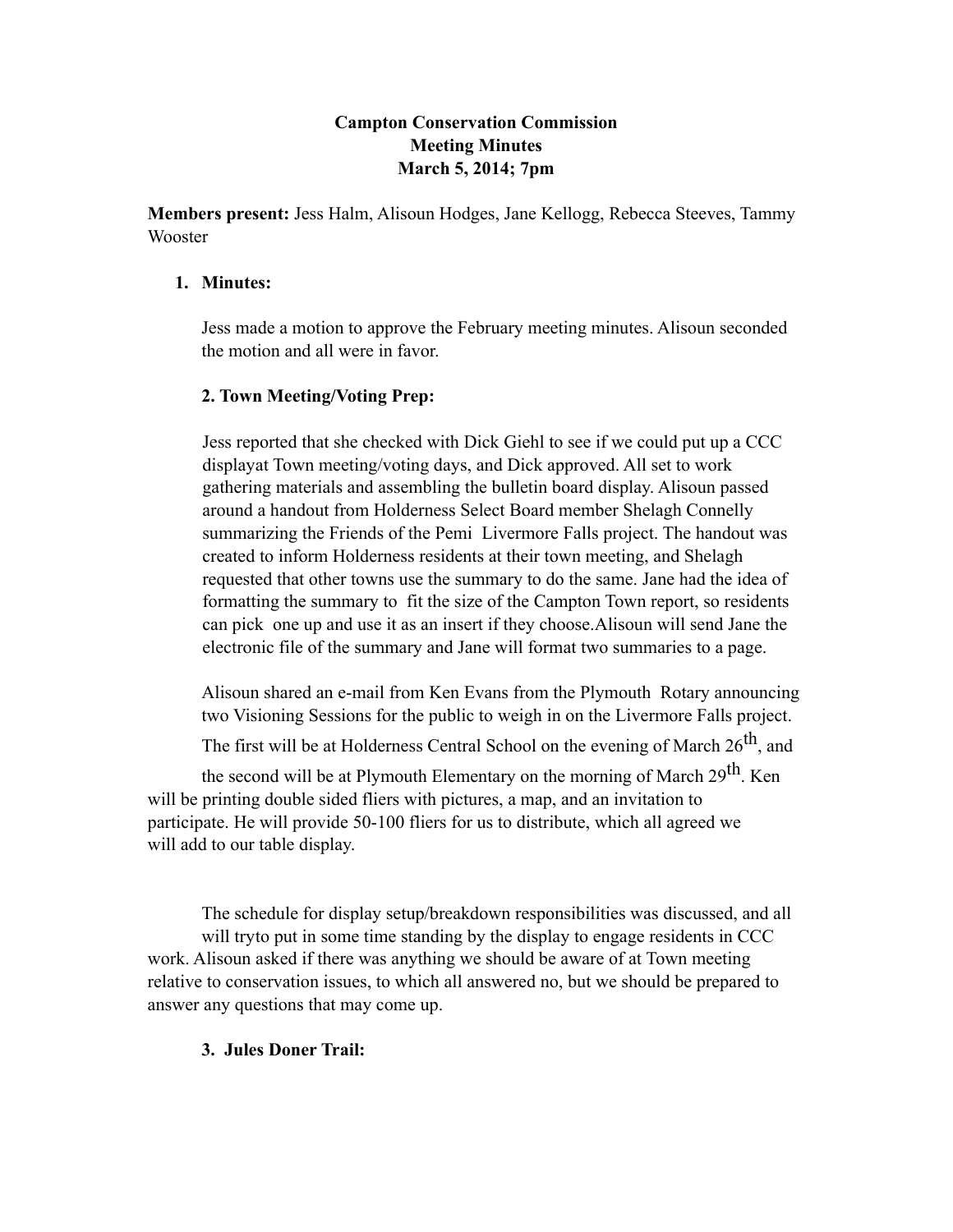The CCC plans to move forward with dedicating the mowed PCP perimeter trail to Jules, after Jess clears the idea with Jules' family.

#### **4. Bills:**

We have received two notices for 2014 dues payment from the NH Assoc. of Conservation Commissions and the NH Assoc. of Natural Resource Scientists. The NHACC bill included a letter requesting payment for 2013. All agreed that this must be an error since the dues were paid out of our 2013 operating budget. Jane will take both bills to Ann Marie for resolution and payment once Town Meeting is over and the budget passes.

#### **5. Status of Ongoing Projects:**

Alisoun asked if there was any update on the PCP Native Plant Garden project proposal. Tammy said that she sent an e-mail on Feb. 20th to Lee Ann Reynolds from the Rey Center who has been communicating with CES teachers. We are still waiting for a response from science teacher Alison Gordon regarding a meeting date. Leigh said that she will follow up with Mrs. Gordon and let us know when a date is set.

Jane suggested that when we hear from Leigh Ann, we should also ask if the Rey Center plans to reprogram Nature Nights this summer. All agreed that we should resolve the planning for both projects by the end of May.

Discussion turned to what to include in the next CCC newsletter. Jane suggested that we include the two Livermore Falls Visioning Session dates, and Jess proposed that we announce the date of our spring roadside cleanup. It was decided that Sunday, May  $4<sup>th</sup>$  at 9am will be the date of the cleanup. Tammy said that these two announcements were sufficient to send to our Friends list as a simple e-mail, which will go out no later than March  $20<sup>th</sup>$ .

## **6. Other Business:**

Jane mentioned that she wished she had read Tammy's CCC annual report more closely because she picked up on an error after it was submitted. In the section summarizing Conservation Fund activity, the word appropriated was inaccurately used. This word should have been replaced with the phrase "raised from the Land Use Change Tax".

Jane asked that the minutes recognize appreciation to Amey Bailey for revising the climate section of Chapter 8 in the Master Plan.The group planned a date for our next Master Plan revision work session which will be on March 18<sup>th</sup>. 4pm at Rebecca's house.